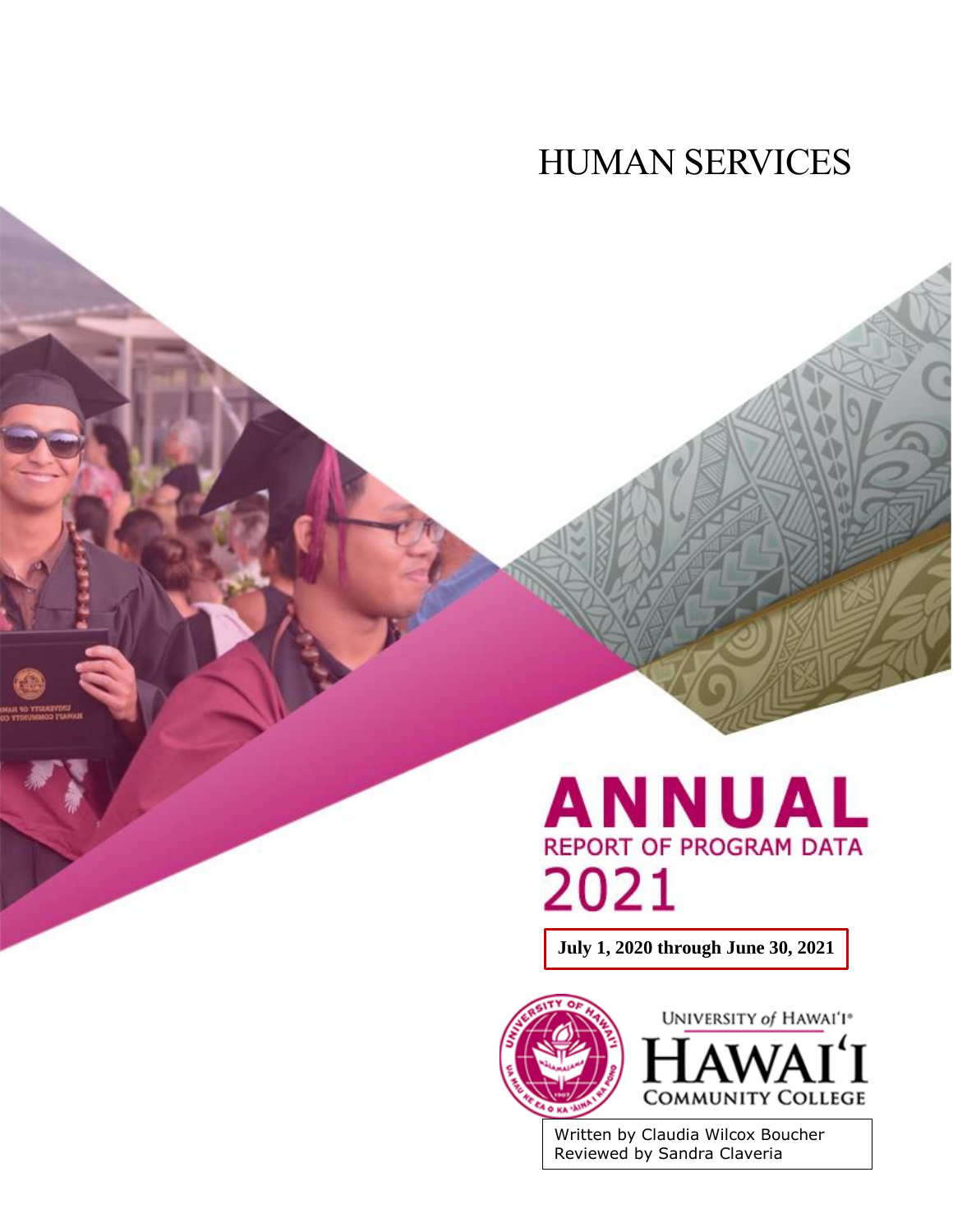### Submit this Review document in WORD via the **Hawaii CC - [Program & Unit Review Submission portal](https://hawaii.kualibuild.com/app/builder/#/app/60ef56c477b0f470999bb6e5/run)**

**<https://hawaii.kualibuild.com/app/builder/#/app/60ef56c477b0f470999bb6e5/run>**

attachments and supporting documentation may be uploaded in WORD, PDF, or EXCEL

## **1. Program or Unit Description**

This certificate prepares students for entry- and mid-level entry employment in such diverse settings as group homes and halfway houses; correctional, developmentally delayed, and community mental health centers; family, child and youth agencies; and programs oncerned with special needs such as alcoholism, drug abuse, family violence, homelessness, and aging.

The Human Services program is designed to attract students that want to discover their strengths to apply them to service; service to themselves, families and to the community. Many of our learners in the Human Services program have experienced extreme challenges such as addiction, domestic violence, and intergenerational poverty, etc. However, they want to explore higher education. They understand that there are employment and career opportunities in Human Services that they are interested in. For many students the HSER certificate is just a stepping stone to continue with an AA and BA/BS degrees. Teaching faculty and advisors/counselors work together to support students to explore long-range plans for MA/MSW degrees.

We also attract students that work towards and receive their Human Services certificate and work in the community. Most students will choose a pathway of Liberal Arts and get a HSER-certificate in the process.

### **2. Analysis of the Program/Unit**

#### [UHCC Annual Report of Program Data \(VARPD\)](https://uhcc.hawaii.edu/varpd/)

The Human Services program's overall status is shown as "processing health indicators." The strengths and areas to improve in terms of Demand, Efficiency, and Effectiveness based on an analysis of the program's ARPD Quantitative Indicators or comparable unit-developed measures or program-developed metrics is as follows:

Demand Indicators and demand health for Human Services is Healthy. In both the State and County of Hawaii the industry demand indicators are strong. The number of majors is increasing and holding steady. The program has 33% of student majors that identify as Native Hawaiian. There is one full-time faculty member and another who only teaches courses that spill over (night class offerings and a specialty interest course).The HSER program offered 11 classes during 2020-21 all of which transitioned from in-person to synchronous using the ZOOM platform with 39 SSH Program majors and an impressive 600 SSH non-majors in program classes. The HSER 110 course always attracts 20-30 students per class.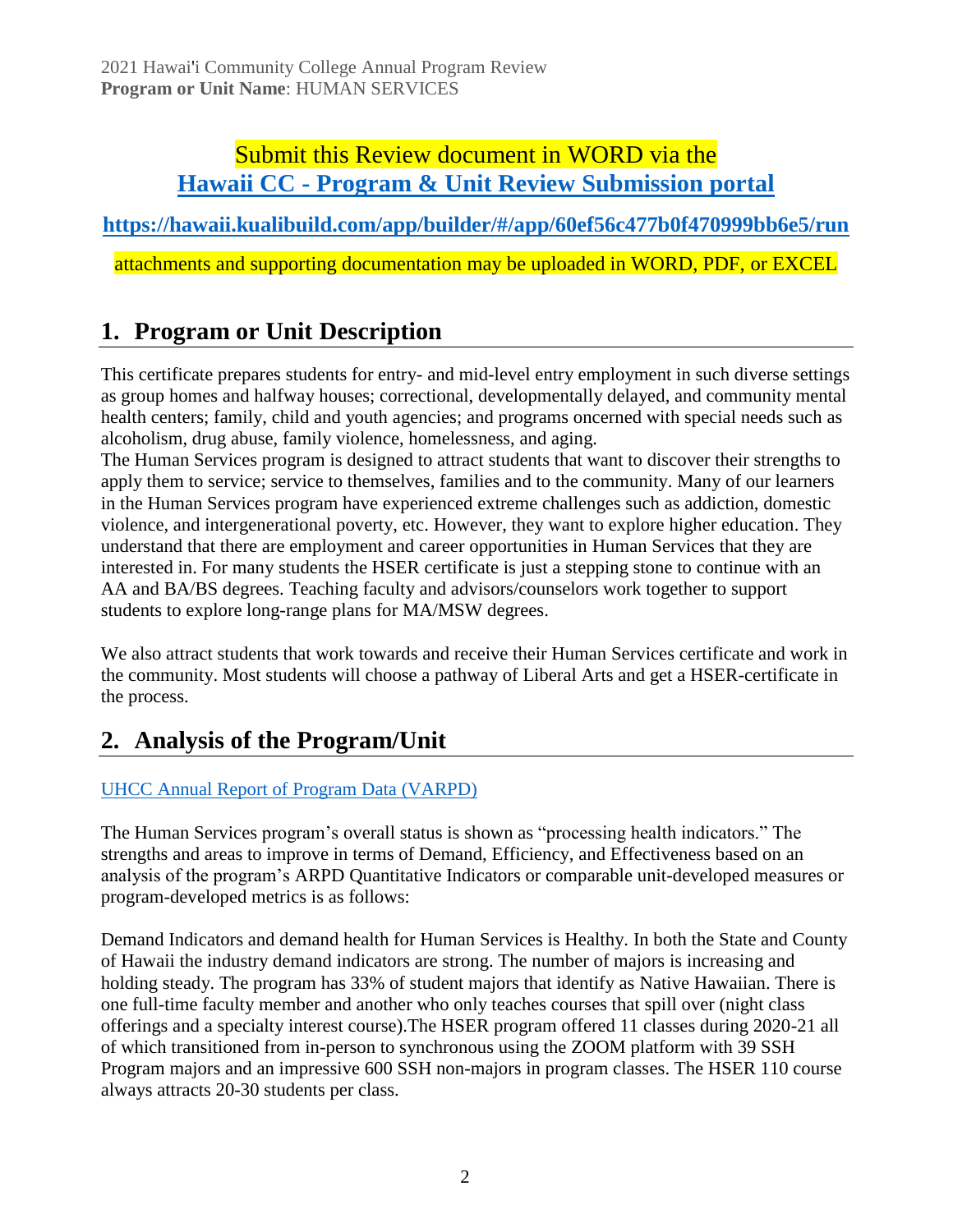Efficiency Indicators are also healthy with increasing growth in average class size of 19 and a fill rate of 85.2% with only one FTE BOR appointed faculty. The program has shifted to courses taught out of the Manono campus but serving island wide due to usage of primarily technology-based modality of teaching. Historically, HSER courses are in-person, high touch, and interactive classes, and faculty has requested teaching support assistance to keep the standard high (using UHH interns and student employees).

The overall condition of the program is healthy. There is ongoing discussion and collaboration with teaching faculty and community Advisory Council members and service providers on meeting trends and grant funding program opportunities (Community Health Worker movement with Bay Clinic and West Hawaii Community Health Center, HOPE Services and Hawaii Island HIV and Aids Foundation.)

The embedding of the HSER Certificate in the AA with PSY and SOC concentrations helps the persistence rate and increases our graduation rates – although may be hard to track as a HSER additive.

The practicum courses are traditionally low enrolled as they were capped at 15 per class, however, we have raised the class capacity to assist with demand and lack of teaching faculty resources. Students that do complete an approved field work placement with an agency or organization can receive credit at UHH for the Global and Community Citizenship (GCC) requirement.

Significant program or unit actions and activities included PCC meetings during the Spring 2021 with Leeward and Maui Community Colleges to continue to collaborate and align common courses. There is increasing opportunities for HawCC students to also take courses at sister campuses to enhance their educational journey. HawCC HSER 110 is closely aligned with Leeward CC HSER 100, and with the introduction of our Community Health Worker program in Fall 2021, there will be more alignment.

The recent retirement of SSCI faculty Lucy Jones and the reassignment of SSCI faculty Elizabeth Shavers to assist the school's Women's Studies offerings results in only one fulltime program faculty, and any additional HSER courses are taught by SSCI faculty Claudia Wilcox-Boucher. There is a need to bring in and train lecturers that will be able to assist with the course demand in the near future.

Fortunately, the CO-Community Health Worker program is in the process of being approved and will hopefully be launched in the Fall 2021. It is important to have qualified lecturers and community support for this program, which will be housed in the HSER program.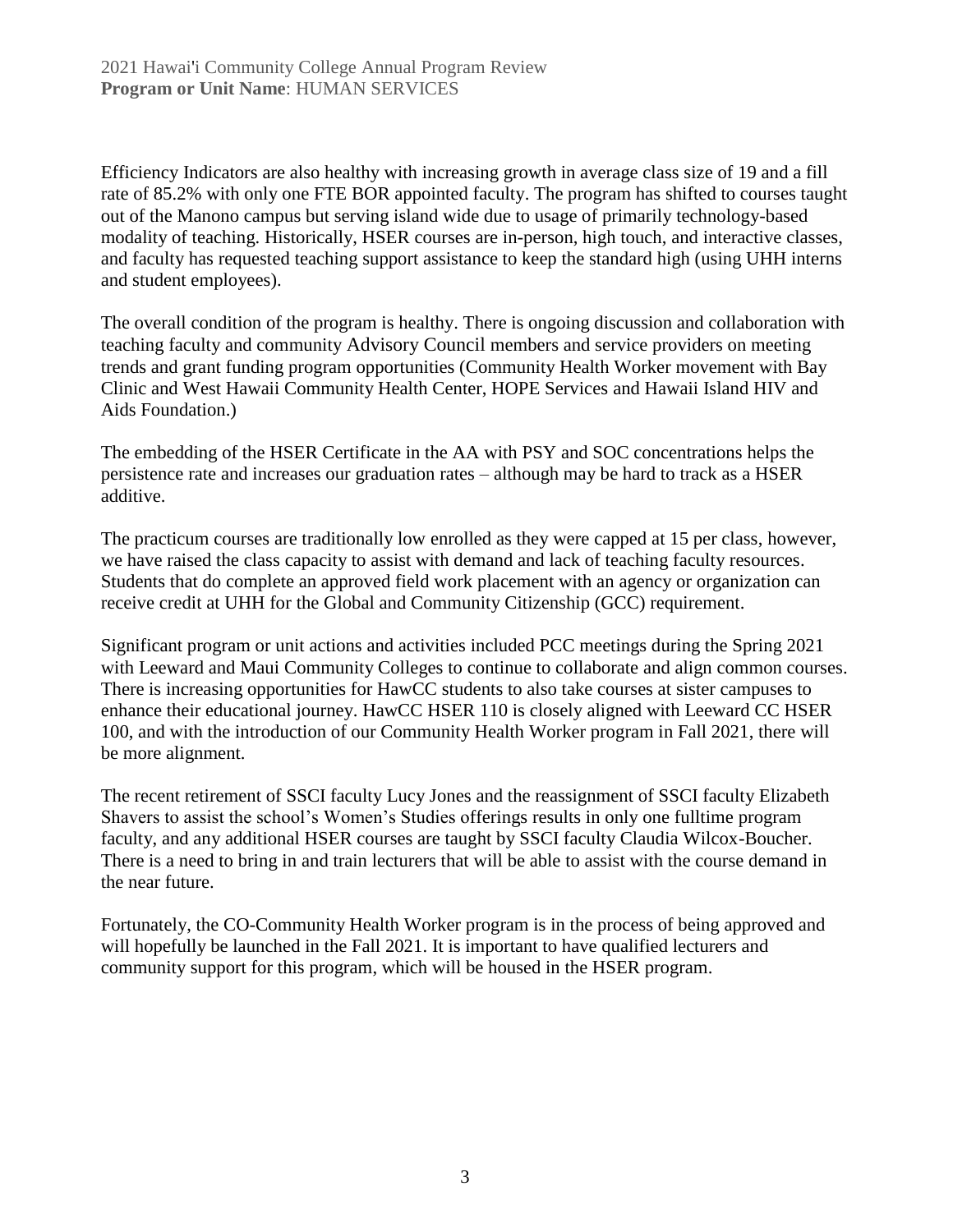## **3. Program Learning Outcomes or Unit/Service Outcomes**

List all Program Learning Outcomes (**PLO**s) or Unit/Service Outcomes (**UO**s) and their alignment to the College's Institutional Learning Outcomes (**ILO**s).

a) Program Learning Outcomes:

PLO 1: Portray a respectful attitude harmonizing with place, culture, and diverse perspectives, through a reflection of values and self-awareness.

PLO 2: Evaluate employment and educational opportunities through a comprehensive awareness of the function of Human Services in the community.

PLO 3: Utilize communication skills and implement strategies to assess the multiple causes of social issues and concerns.

The Human Services Program is designed to be a hua (catalyst) - stepping stone for students to gain self-awareness and build their academic skills to be lifelong learners that will be engaged and productive citizens to serve others. Hawaiʻi Island has complex challenges and will always need citizens who want to be employed in Human Services and helping professions.

The program Advisory Council worked closely with the HSER faculty to create the program learning outcomes to ensure that after successful completion, students are prepared to:

- Portray a respectful attitude harmonizing with place, culture, and diverse perspectives, through a reflection of values and self-awareness. The HSER courses embody the haʻalele (departure) perspective to the curriculum by providing a safe, supportive yet challenging environment that will assist students in developing the necessary attitudes, skills, and educational experience that will provide the foundation in their careers.
- Evaluate employment and educational opportunities through a comprehensive awareness of the function of Human Services in the community. The HSER courses have built an interconnectedness with current service providers, agencies and organizations to assist students with knowing the employment opportunities in Hawaiʻi. This is a must for the students' huakaʻi (journey). As it will assist in their ability to evaluate their future academic and employment journey. The program has HSER alumni who have graduated from the program and transferred to the UHH and UHM to hoʻina (return) back to share and inspire students to continue their educational journey. Establishing positive and supportive relationships is very central to human services.
- Utilize communication skills and implement strategies to assess the multiple causes of social issues and concerns. The HSER curriculum is very dynamic and engaging in design. All faculty that teach HSER have attended and integrated AVID strategies and activities into to course work in addition to values and attitudes, active listening, client interviewing, exploration, and action skills. Lastly, the program weaves in cultural perspectives, concepts relating to diversity and ethical competence. Effective communication with clients and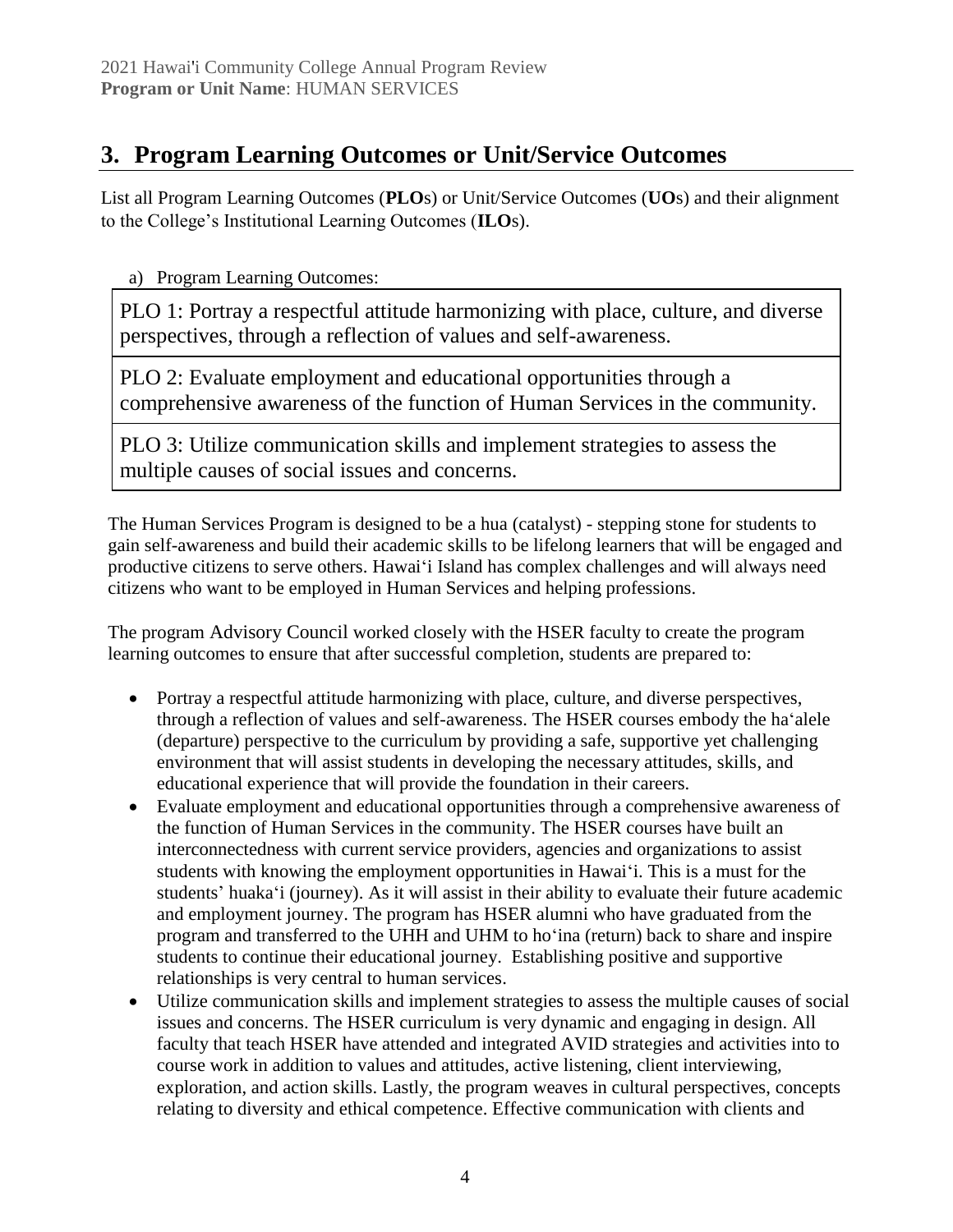customers is the heartbeat of human services and an important learning outcome as our students use the strategies learned at the college as they assess and work to solve and alleviate the many social issues and concerns in our community.

No assessment was conducted in the year of this Review, however, faculty are preparing for the GE Designation renewal for HSER 110, that is due in the Spring 2022. There is ongoing discussion of the HSER program and preparation for the Community Health Worker course offerings. The UHCC system discussions on program and course alignment is very encouraging as there is strong collaboration with Leeward and Maui course offerings and the BSW program at UHM. This is a strength and a challenge for the future of the HSER program. Due to COVID-19 there is an increase in the need for asynchronous course offerings. In the Summer 2021 HSER 110 was successfully offered and will continue to be offered on a regular basis to strengthen the program course offerings.

Recent changes that have been made as a result of HSER ongoing informal assessments and the impact of COVID-19 have resulted in the need for the HSER primary instructional course offerings (110, 193, 293) to switch from in-person (face-to-face) courses to synchronous zoom offerings. The program recognizes the diverse population served and also created hybrid courses to accommodate the many needs of the students. Supportive school resources such as the Learning Center and Hale Kea are integral supports in HSER 110.

### **4. Action Plan**

Based on findings in Parts 1-3, the development of an action plan for the HSER program must be flexible and able to meet the changing dynamics in the human services industry. Outreach and medical related, entry level positions are increasing as COVID directs the flow of need and resources. This is in addition to the traditional populations and areas that human services professionals serve such as homelessness, domestic violence, child welfare services, etc.

The following was highlighted in the 2020-21 plan and evaluated as follows:

#### Action Plan 20-21

- 1. The Human Services program will continue to offer high touch and rigorous courses with aloha and a sense of Kauhale – the learning village where everyone is accepted and valued and has purpose. Whether or not the student decides to major in Human Services, the faculty and teaching instructors strive to help students identify and develop their strengths and go out to the community and serve.
- 2. Offer more online courses. The senior faculty who is well prepared and certified to teach online courses has agreed to teach HSER 110 online asynchronously in FA20. Faculty will continue to teach the HSER 110, HSER 193, HSER 293 courses synchronously via ZOOM or face-to-face once public health and safety concerns are addressed.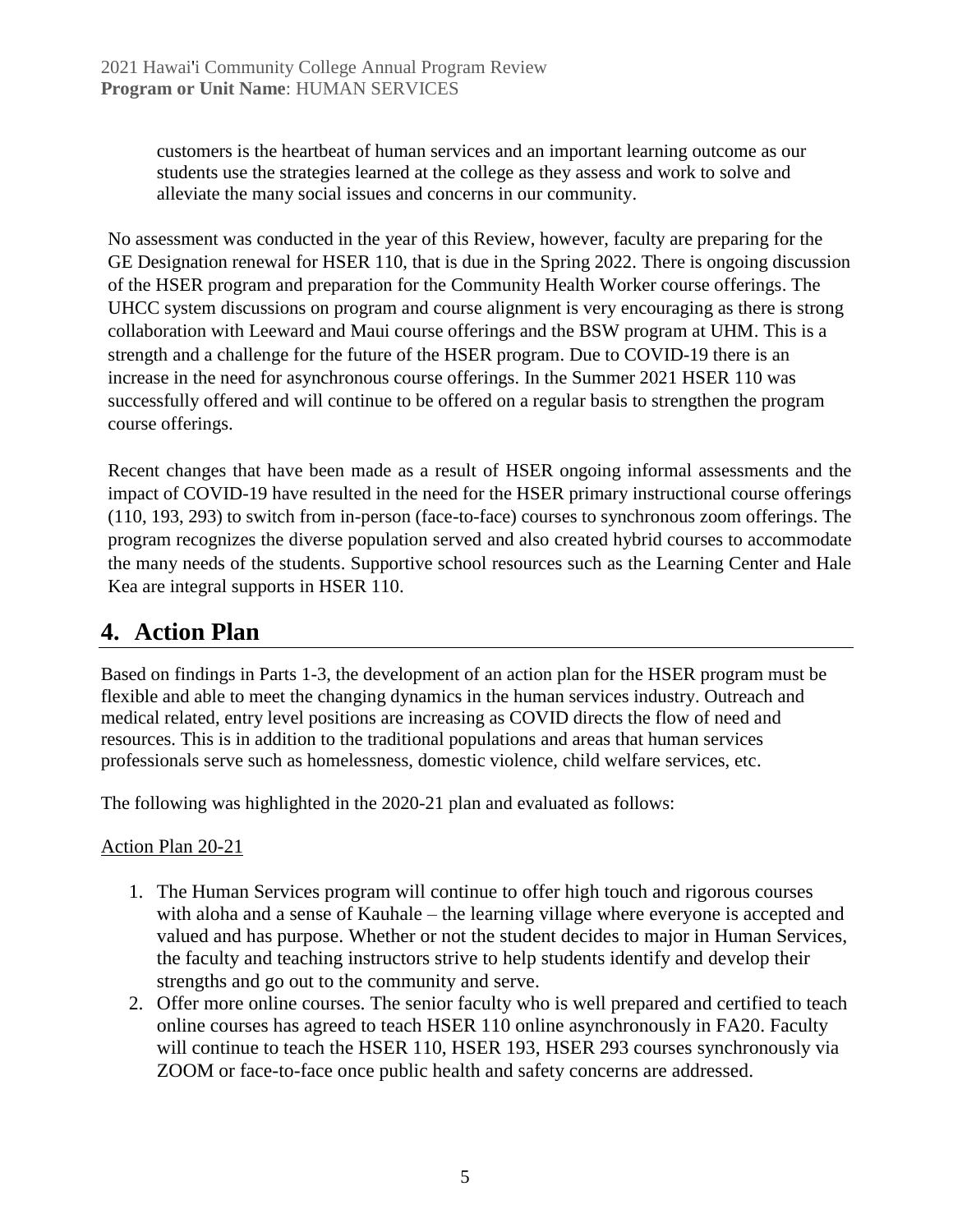- 3. As soon as approval is given, offer HSER/CHW 100 in Summer 2020 or Fall 2021 to meet the industry trend identified by the HSER Advisory Council and faculty.
- 4. Based on data and community need the Human Services course offerings will reflect how best to effectively serve our students considering the trends and employment social service opportunities in Hawaiʻi. The Advisory Council will continue to serve as an important component of the future of the Human Services program.

#### **Action Item 1: Completed and ongoing.**

The HSER program continues to offer high touch and rigorous courses with aloha and a sense of Kauhale. In addition, the program is adding the Kaʻao Model as the 4-stage process compliments the curriculum. Discussion regarding applying for the FYE certification per instructor is encouraged and ongoing.

#### **Action Item 2: Completed and increasing the course offerings.**

All faculty teaching HSER went synchronous in Spring 2020 and Fall 2020, Spring 21 and in Fall 21. In August 2021, the lead faculty designed a hybrid format to accommodate the students who registered for in-person learning in addition to synchronous format. In summer 2021, HSER 110 was successfully offered asynchronously by Associate Professor Dr. Lucy Jones. Although Dr. Lucy Jones retired in August 2021, the HSER program will offer HSER 110 asynchronously in Spring 2022 and regularly thereafter. Discussion regarding making HSER 193 (was 192) and 293 (was 292), the field work and seminar courses, either a hybrid or asynchronous is ongoing.

#### **Action Item 3: Completed and creating the Star-build and launch planned for Fall 2022.**

Curriculum approval for CO-Community Health Worker was approved in June 2021. Faculty are busy reviewing the course pathway and curriculum from sister UHCC programs with feedback from the HSER Advisory Council and community influencers from agencies and organizations in the field. The CO-CHW is listed in the 2021-22 catalog and will roll out HSER 100 in Fall 2022. Planning for a successful launch with community involvement will be discussed at the HSER Advisor Council meeting in February 2022. Due to lack of faculty resources, and the current hiring freeze on teaching faculty, the program will depend on lecturers that are active in the community and meet the academic employment requirements.

#### **Action Item 4 – Completed and ongoing.**

Human Services networks and delivery systems are ever changing as programs and services help meet the needs in dealing with a vast array of social issues and problems people have in our community. The HSER program faculty is involved in community groups and organizations such as food insecurity, prison reform, diabetes support groups, and other ongoing issues to work in tandem with our Advisory Council to monitor the trends and employment opportunities.

The Action Plan for 2021-22 must build on the strengths of the previous plans which have shown continued growth and acknowledge the ongoing and ever-changing challenges:

#### Action Plan 2021-2022

1. The Human Services program will continue to offer high touch and rigorous courses built on a relationship of aloha and a sense of Kauhale – the learning village where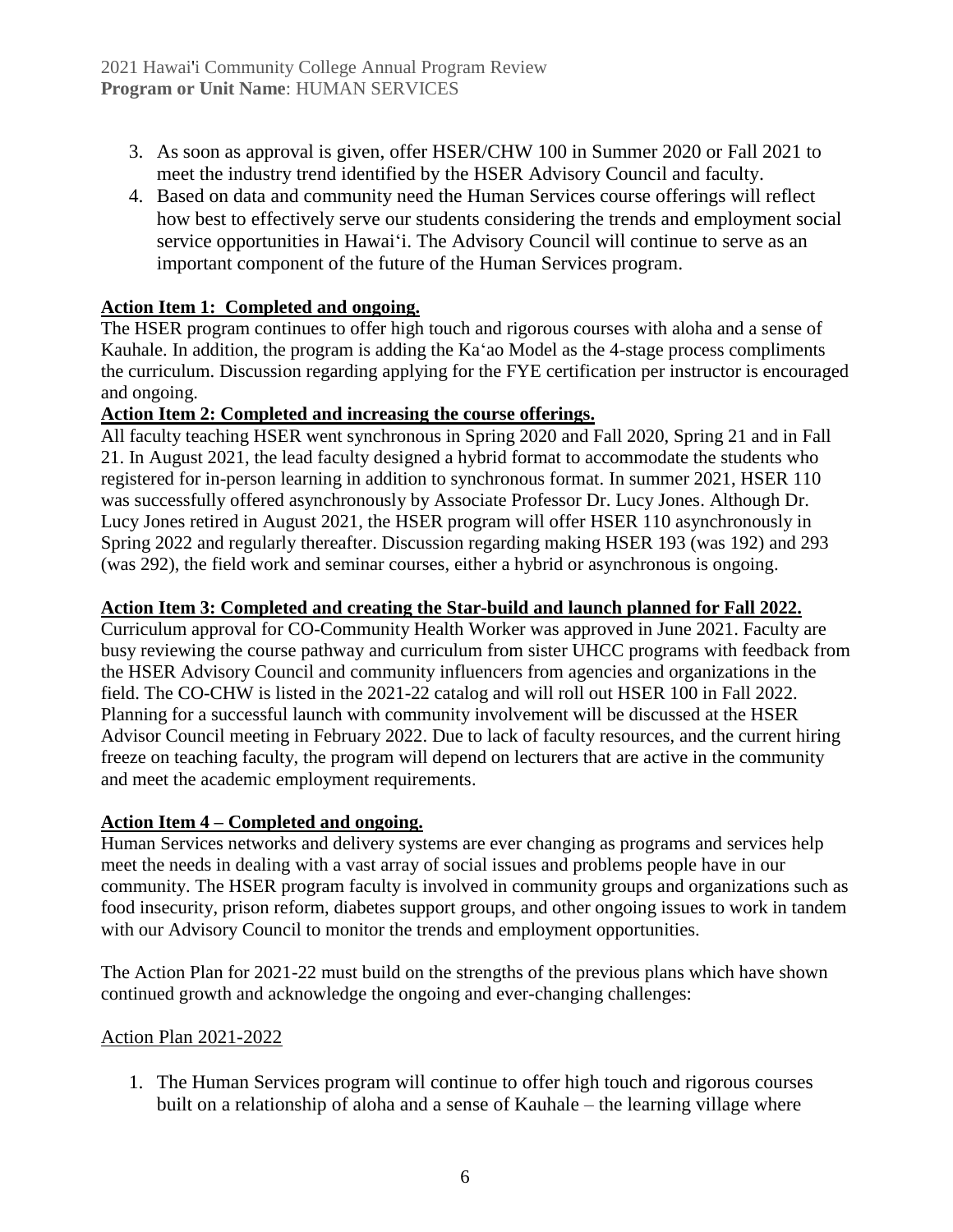everyone is accepted, valued, and has purpose. The HSER curriculum will integrate the Kaʻao 4-stage process and AVID strategies where applicable as the HSER program considers becoming a designated FYE course with HSER 110 or 100. Whether or not the student decides to major in Human Services, the faculty and teaching instructors strive to help students identify and develop their strengths and go out into the community and serve.

- 2. Offer more online courses. The faculty that teach HSER must be able to teach both asynchronous and synchronous courses. Faculty will continue to teach the HSER 110, HSER 193, HSER 293 courses synchronously via ZOOM or face-to-face once public health and safety concerns are addressed. Best practices for HSER 192/292 Fieldwork and Seminar will be explored and discussed as we plan for more asynchronous course offerings.
- 3. Develop and implement the CO-CHW embedded in the HSER program in Fall 2022. The HSER faculty will continually meet the industry trends identified by the HSER Advisory Council and faculty.
- 4. Based on data and the community need identified the Human Services course offerings, we will reflect how best to effectively serve our students considering the trends and employment social service opportunities in Hawaiʻi and school resources. The Advisory Council will continue to serve as an important component of the future of the Human Services program.

The HSER faculty stresses that we at Hawaii Community college never forget that we serve our students and the community and that our focus should always be student centered. In creating and writing the curriculum and policies we strive to follow best practices for our students and include their voices.

This action plan aligns with the College's Mission and Strategic Plan. [https://hawaii.hawaii.edu/sites/default/files/assets/docs/strategic-plan/hawcc-strategic-directions-](https://hawaii.hawaii.edu/sites/default/files/assets/docs/strategic-plan/hawcc-strategic-directions-2015-2021.pdf)[2015-2021.pdf](https://hawaii.hawaii.edu/sites/default/files/assets/docs/strategic-plan/hawcc-strategic-directions-2015-2021.pdf)

### **5. Resource Implications - \* ONE-TIME BUDGET REQUESTS ONLY \***

Detail any ONE-TIME resource requests that are not included in your regular program or unit operating "B" budget, including reallocation of existing resources (physical, human, financial). \*Note that CTE programs seeking future funding via UHCC System Perkins proposals must reference their ARPD Section 4. Action Plan and this ARPD Section 5. Resource Implications to be eligible for funding.

#### **X I am NOT requesting additional ONE-TIME resources for my program/unit.**

☐ **I AM requesting additional ONE-TIME resource(s) for my program/unit. Total number of items being requested: \_\_\_\_\_\_\_\_\_\_\_(4 items max.)**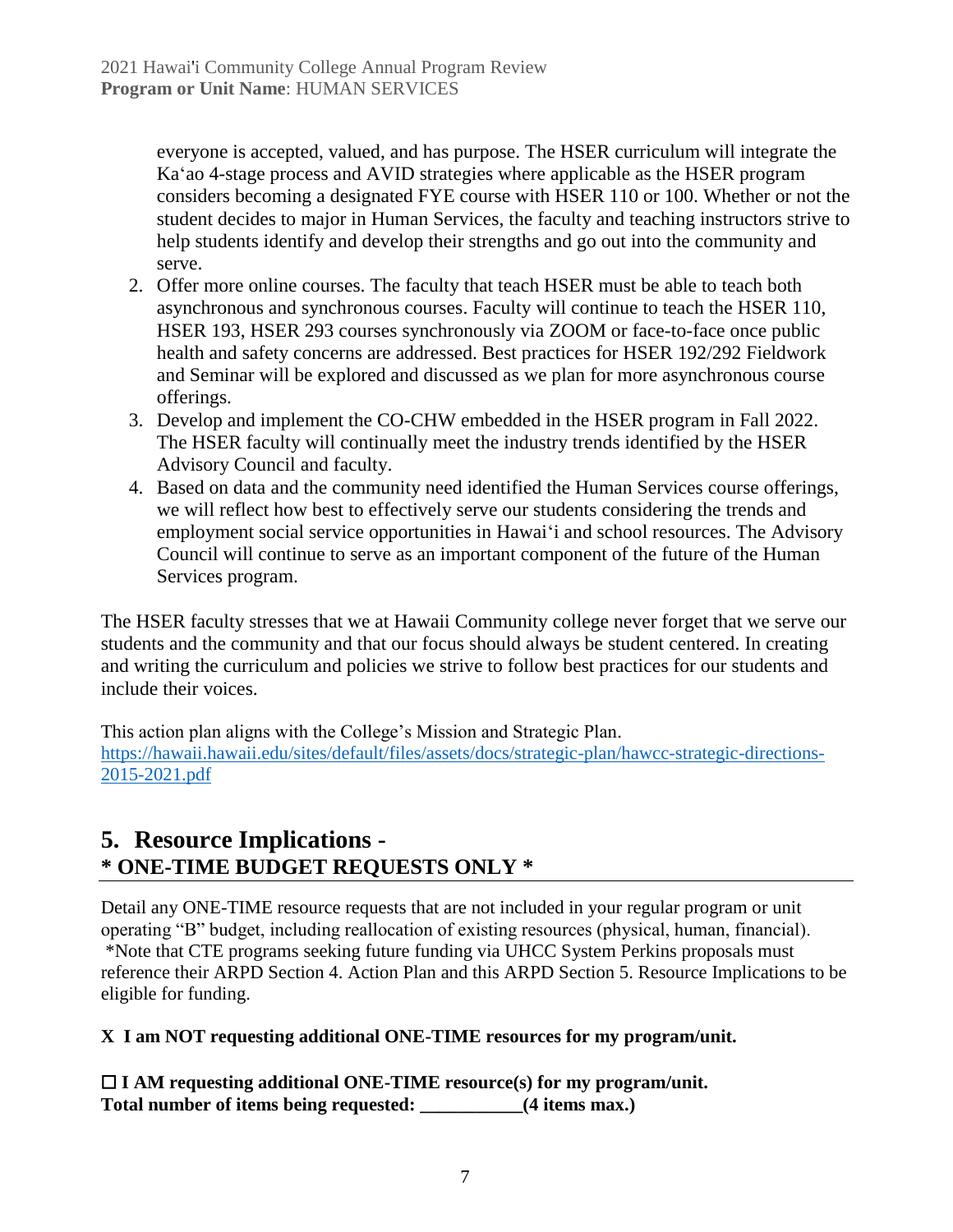\*For each item requested, make sure you have gathered the following required information and all relevant documentation before you upload this Review; you will submit all information and attachments for your **Resource Request** as part of your Review document submission via the

Hawaii CC - [Program & Unit Review Submission portal](https://hawaii.kualibuild.com/app/builder/#/app/60ef56c477b0f470999bb6e5/run) <https://hawaii.kualibuild.com/app/builder/#/app/60ef56c477b0f470999bb6e5/run>

- $\checkmark$  Item Description
- ✓ Justification
- $\checkmark$  Priority Criteria (must meet at least one of the following):
	- 1. Ensure compliance with mandates and requirements such as laws and regulations, executive orders, board mandates, agreements and contracts and accreditation requirements.
	- 2. Address and/or mitigate issues of liability, including ensuring the health, safety and security of our Kauhale.
	- 3. Expand our commitment to serving all segments of our Hawaii Island community through Pālamanui and satellite centers
	- 4. Address aging infrastructure.
	- 5. Continue efforts to promote integrated student support in closing educational gaps.
	- 6. Leverage resources, investments with returns, or scaling opportunities
	- 7. Promote professional development.

The Action Plan for the HSER Program is to welcome and integrate the recently approved CO-Community Health Worker Program and to enhance the HSER 110 course as a First Year Experience-FYE offering.

| <b>Category-Specific Information</b> |                       |                      |                         |                           |
|--------------------------------------|-----------------------|----------------------|-------------------------|---------------------------|
| Equipment                            | <b>Estimated Date</b> | Quantity / Number    | Total Cost (with        | On Inventory List         |
|                                      | Needed                | of Units; Cost per   | $S&H, \text{tax}$       | $(Y/N)$ ; Decal #,        |
|                                      |                       | Unit                 |                         | Reason replacing          |
| <b>Facilities</b>                    | <b>Estimated Date</b> | <b>Total Cost</b>    | Monthly/Yearly          | <b>Utilities Required</b> |
| <b>Modification</b>                  | Needed                |                      | <b>Recurring Costs</b>  |                           |
| <b>Personnel</b>                     | <b>Estimated Date</b> | FTE; Position        | <b>Estimated Salary</b> | Was an Existing           |
| <b>Resource</b>                      | Needed                | Type; Position       |                         | Position Abolished?       |
|                                      |                       | Title                |                         | $(Y/N)$ ; Position #      |
| <b>Professional</b>                  | <b>Estimated Date</b> | Have you applied     | Professional            | PD Details; Impact;       |
| <b>Development</b>                   | Needed                | before $(Y/N)$ ; was | Development             | <b>Total Cost</b>         |
|                                      |                       | it approved?         | Type                    |                           |
| <b>Reallocation</b>                  | <b>Estimated Date</b> | <b>Total Cost</b>    | Monthly/Yearly          | Reallocation              |
|                                      | Needed                |                      | <b>Recurring Costs</b>  | Proposal                  |

### **6. Optional: Edits to Occupation List for Instructional Programs**

Review the Standard Occupational Classification (SOC) codes listed for your Instructional Program and verify that the occupations listed align with the program learning outcomes. Program graduates